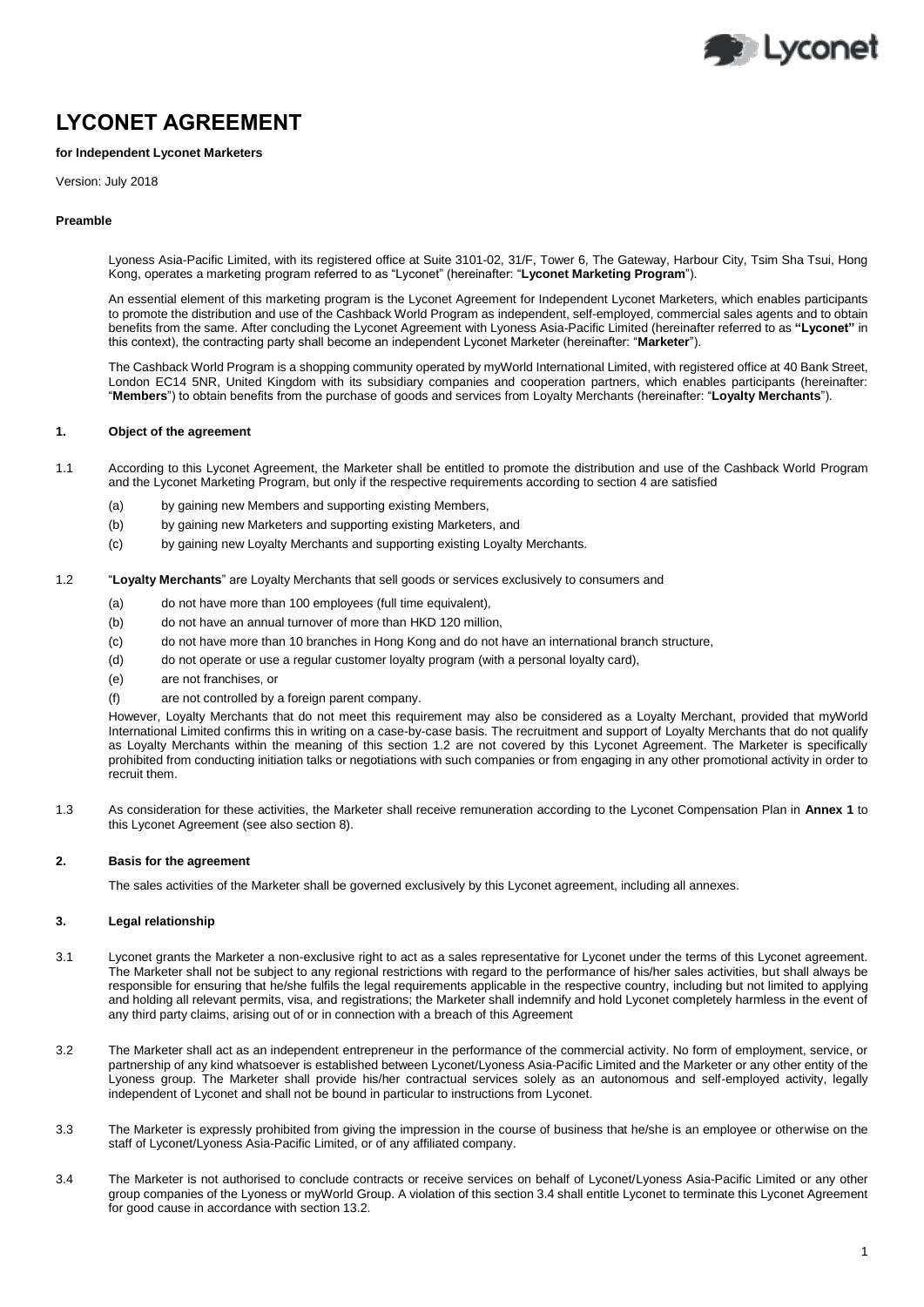<span id="page-1-0"></span>

3.5 Only one registration (i.e. one ID number) shall be permitted for each natural or legal person. The residential or business address (registered office) of the Marketer must be stated in the registration. Multiple registrations made to obtain unjustified benefits from the Lyconet Compensation Plan shall entitle Lyconet to terminate the contractual relationship for good cause and to withdraw the benefits obtained in this manner. In the event of multiple registrations, the ID numbers last registered shall be deleted. Any benefits from the Lyconet Compensation Plan obtained solely by means of multiple registrations shall be forfeited.

#### **4. Requirements for the activity and the entitlement to remuneration**

- 4.1 In order to conclude this Lyconet Agreement, natural persons are required to have reached the age of 18.
- 4.2 As a condition for the entitlement to claim remuneration, the Marketer must be active in the exercise of a commercial activity. In doing so, the Marketer must independently ensure that his/her business is duly registered and that he/she has the necessary regulatory approvals to practice his/her trade. He/she must ensure the proper payment of taxes and levies and shall indemnify and hold Lyconet harmless in the event of any third party claims arising out of or in connection with a breach of this Agreement.
- 4.3 The recruitment of new Loyalty Merchants requires the activation of the respective Loyalty Merchant by myWorld International Limited or one of its group companies or cooperation partners as well as a separate training of the new Loyalty Merchant.

#### **5. Rights and obligations of the Marketer**

- 5.1 The Marketer shall be entitled to use the organisational support and assistance of third parties for his/her sales activities. The sales activity itself must always be performed by the Marketer himself/herself. The Marketer must ensure that the obligations of this contract are also met by these third parties. If using independent third parties, the Marketer shall remain fully responsible towards Lyoness Asia- Pacific Limited, and shall ensure that the third parties respect all terms and conditions of this Agreement. The Marketer shall be responsible for any default of a third party and shall keep Lyoness Asia-Pacific Limited harmless in case of any breach of a third party.
- 5.2 The Marketer shall be obliged to make only such statements about Lyconet, a company affiliated with Lyconet, the Lyconet business model, and its distribution and marketing that are in accordance with Lyconet's official documentation.
- 5.3 As soon as the Marketer becomes aware of a possible violation of the provisions of this Lyconet Agreement by another Marketer, he/she must notify Lyconet without delay.
- 5.4 If the Marketer intends to hold events against payments or otherwise offer services in connection with the Cashback World Program or the Lyconet Marketing Program to third parties for a fee, he/she must first obtain the consent of Lyconet in written form (an electronic message is sufficient).

#### **6. Member registration**

- 6.1 The Marketer can use the original registration form to recruit new Members to the Cashback World Program to promote the Cashback World Program. Among other things, he/she shall bear in mind that he/she has no power of representation and therefore is not authorised to receive declarations under the Cashback World Program. Membership in the Cashback World Program shall be constituted only upon acceptance of the registration application by the respective contractual partner of the Member.
- 6.2 The Marketer has the following obligations when registering new members:
	- 6.2.1 The Marketer must ensure that the newest version of the General Terms and Conditions for Cashback World Members ("**Cashback World GTCs**") is available to the Member in the place where the registration takes place and that the Member can examine the *Cashback World GTCs*. Lyconet shall provide the Marketer with the required *Cashback World GTCs* in the version required for the respective country at www.lyconet.com (log-in area) for downloading. The Marketer shall receive the necessary registration applications in printed form directly from Lyconet after the appropriate order has been placed. Lyconet shall provide the Marketer with a new version if any such document is updated.
	- 6.2.2 When completing the registration form and thus before membership is established, the Marketer shall present the *Cashback World GTCs* to the Member without being asked and shall expressly point out that they are an indispensable part of the contract to be concluded. The Marketer shall document this accordingly.
	- 6.2.3 Before completing the registration, the Marketer must enter his/her information in the designated area of the registration form. To complete the registration of the Member, the Marketer must upload an adequately recognisable picture of the registration form fully completed and signed by the Member in the designated area.
	- 6.2.4 In addition, the Marketer undertakes always to have an adequate number of copies of the current *Cashback World GTCs* available for examination and to hand them over at the request of the Member.
	- 6.2.5 The Marketer shall keep all original registration forms securely and make them available any time at the request of Lyconet.
	- 6.2.6 Lyconet reserves the right to carry out random checks of the registration forms.
- 6.3 Liability of the Marketer when registering Members: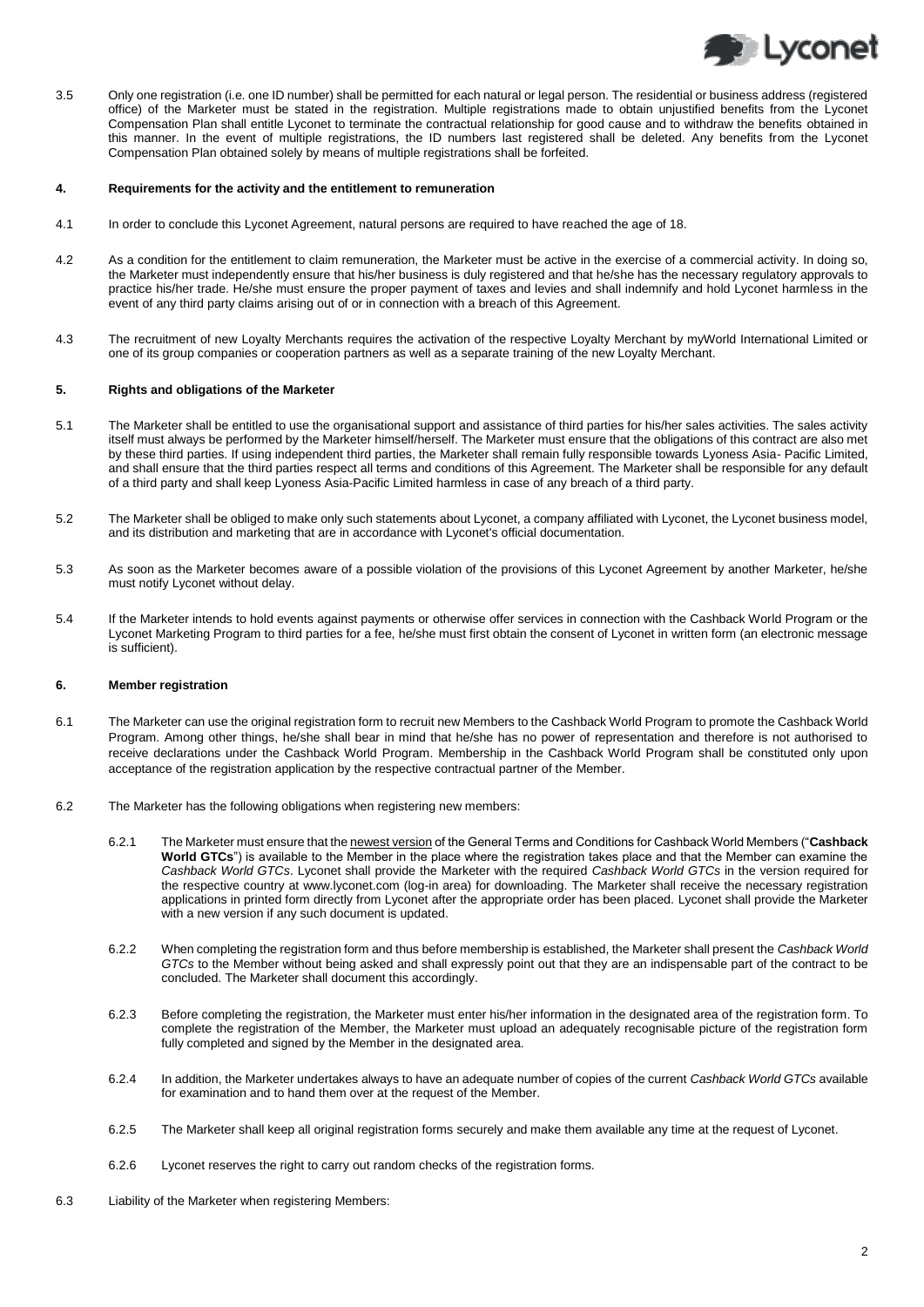

- 6.3.1 The Marketer shall be fully liable for compliance with the provisions of this section 6. This liability shall also extend to all persons whom the Marketer uses to fulfill his/her contractual obligations to the same extent as for the conduct of third parties attributable to him/her.
- 6.3.2 The Marketer must record all data of the Members to be registered with the utmost care and shall be liable for all disadvantages resulting from any violations of this obligation. The Marketer shall obey all data protection regulations and laws.
- 6.3.3 Any violation of this section 6 by the Marketer shall entitle Lyconet to extraordinarily terminate the entire contractual relationship for good cause.

#### **7. Communication Material**

- 7.1 Lyconet shall make the advertising and information material (documents, catalogues, presentations, etc.) (hereinafter: "**Communication Material**") required by the Marketer to perform his/her sales activities under this Lyconet Agreement available to the Marketer for downloading free of charge a[t www.lyconet.com](http://www.lyconet.com/) (log-in section).
- <span id="page-2-0"></span>7.2 The Marketer may use only the Communication Material authorised by Lyconet at any given time. Such material is available at [www.lyconet.com.](http://www.lyconet.com/) Before using any communication material, the Marketer must check whether it reflects the current version. The culpable use of unauthorised or outdated Communication Material by the Marketer shall entitle Lyconet to terminate this Lyconet Agreement immediately for good cause according to section 13.2.
- 7.3 In the event of termination of this Lyconet Agreement, the Marketer shall immediately destroy or return the Communication Material in his/her possession and confirm the destruction or return in writing to Lyconet, if necessary.
- <span id="page-2-1"></span>7.4 Publications and advertisements, as well as the use of trademarks applied for and/or registered for Lyconet or companies affiliated with Lyconet, such as the company logo and the brands Lyconet, Lyoness, Child & Family Foundation, Greenfinity Foundation, etc., require the prior written consent of Lyconet. The publication and use of trademarks applied for and/or registered for myWorld International Limited with its group companies and cooperation partners such as Cashback World or myWorld require the prior written consent of myWorld International Limited. This shall also apply to any use over the Internet or other electronic media. The right of the Marketer to use the Communication Material authorised by Lyconet according to sectio[n 7.2](#page-2-0) shall remain unaffected.
- 7.5 The Marketer shall indemnify Lyconet from all claims by third parties against Lyconet in connection with the culpable violation of their industrial property rights by the Marketer.

#### **8. Lifeline**

- 8.1 The "**Lifeline**" of each Marketer consists of the Marketers or Members recruited by him/her, the Marketers or Members recruited by them (second level), and the Marketers or Members recruited by the second level Marketers or Members (third level), etc. The Lifeline thus consists of all Marketers or Members assigned to the Marketer based on his/her recommendations and all successive recommendations, regardless of the level. The Lifeline is also referred to as the "**Downline**". The "**Upline**" consists of the Marketer's recommender. The next Marketer in the Upline is referred to as the "**Coach**" and the second in the Upline is referred to the "**Senior Coach**".
- 8.2 The Marketer's compensation according to the Lyconet Compensation Plan shall be calculated based on all purchases made by all Marketers or Members at any level of his/her Lifeline. Purchases from another Lifeline of another Marketer shall not qualify for compensation. (even if the Marketer has mediated the conclusion of the Lyconet Agreement with the Marketer).
- 8.3 The Lifeline basically cannot be changed and compliance with it is a core principle of the Lyconet Marketing Program for the protection of all Members and Marketers. Marketers who have not been eligible for compensation in the last 12 months can change their *Recommender* by appointing another Marketer as the *Recommender* to Lyconet with the new Marketer's consent. If this new Marketer is also a Member, the Recommender may be changed only if the requirements for a change are also met as a Member. This means that no purchases shall have been made from *Loyalty Merchants* over a period of six months nor shall there have been any entitlement to compensation in the last twelve months. In this case, the Marketers or Members recruited directly or indirectly by the old Marketer (regardless of the level) shall remain in the original position of the original Recommender. The entitlement to compensation is defined and regulated in Annex 1 of the Lyconet Compensation Plan.
- 8.4 If a Marketer terminates his/her participation in the Lyconet Marketing Program, or changes the Lifeline according to section 8.3 of this Agreement or as a Member, this shall not affect the position of the remaining Marketers or Members of the Lifeline concerned (in the upper or lower part).
- 8.5 Basically, the Marketer's ID number can be transferred to third parties (e.g. by selling the ID number) only with the written consent of Lyconet and with the simultaneous transfer of all contractual relationships existing between the Marketer and Lyoness and (if necessary) the myWorld Group to the third party. However, if the Marketer dies, the contractual relationships existing between the Marketer and Lyoness and (if applicable) the myWorld Group (including his/her ID) shall pass to his/her heirs under the applicable inheritance law. However, the heirs shall have the right to object and refuse the passing of the contractual relationship, notwithstanding anything in the respective applicable inheritance laws.

## **9. Compensation**

9.1 The Marketer shall be compensated for his/her Lyconet activities according to the Lyconet Compensation Plan in Annex 1. The Marketer shall not be entitled to claim compensation for expenses incurred in the performance of his/her sales activities (especially the reimbursement of travel costs and expenses, material or personnel costs) from Lyconet.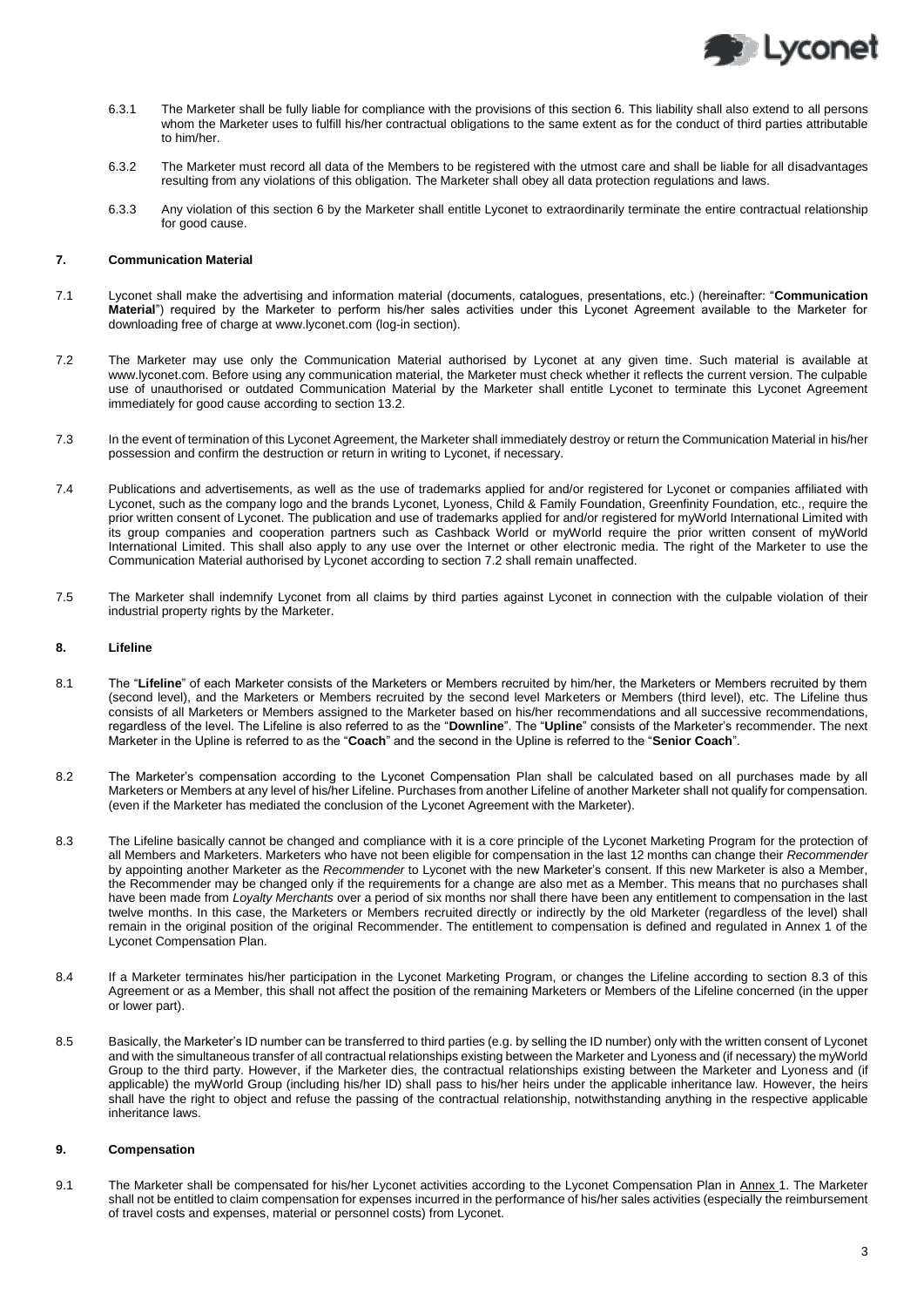

- 9.2 In addition to compensation according to the Compensation Plan, Lyconet may also offer additional premiums at its sole discretion. However, there is no entitlement to this, and Lyconet may at anytime cancel such entitlement without prior notice.
- 9.3 All compensation shall be calculated on a weekly or monthly basis, taking into account all the Shopping Points credited according to the Lyconet Marketing Program (according to the Lyconet Compensation Plan in Annex 1). Lyconet shall display all the information that is relevant to the compensation of the Marketer according to the Lyconet Compensation Plan in the statements that are made available to the Marketer in the login area of his/her www.lyconet.com website.
- 9.4 The Marketer must review this statement without undue delay and make any objections in writing to Lyconet on the Lyconet.com website and in the form specified by Lyconet no later than one week after receipt of the statement. Violation of this obligation may entitle Lyconet to claim for damages, and shall act as a waiver of the Marketer's objections.
- 9.5 The compensation due to the Marketer from the Lyconet Marketing Program shall be paid weekly to the Marketer's account, provided that the sum of the payment entitlements reaches an amount of HKD 120. All bank fees associated with the transfer shall be borne by Marketer.

## **10. Secrecy and confidentiality**

- 10.1 The Marketer shall maintain all business and trade secrets of Lyconet that have been entrusted or disclosed to him/her by Lyconet as such during his/her activities confidential, even after termination of this Lyconet Agreement.
- 10.2 The Marketer must return to Lyconet any documents relating to internal business procedures entrusted to him/her immediately after they have been duly used, but no later than upon termination of this Lyconet Agreement.
- 10.3 The Marketer shall also impose these secrecy and confidentiality obligations on his/her assistants and to other third parties (Clause 5)

## **11. Data protection**

- 11.1. To the extent that it is required to implement the Lyconet Agreement, in particular to calculate the Shopping Points and compensation according to the Lyconet Compensation Plan in Annex 1, Lyoness Asia-Pacific Limited collects stores and processes personal or company data as well as data on sales activities of the Marketers.
- 11.2. All requests for information, changes, and deletion of data may be directed to Lyoness Asia-Pacific Limited, Suite 3101-02, 31/F, Tower 6, The Gateway, Harbour City, Tsim Sha Tsui, Hong Kong or by e-mail to international@lyconet.com. Further privacy provisions related to the use of the Lyconet website can be found in the Privacy Policy at www.lyconet.com.
- 11.3. Lyconet uses internationally recognised security technologies to protect Marketers' data against unauthorised access.
- 11.4. If the Marketer uses additional IT-supported services and Lyconet processes personal data entered by the Marketer in this context, the parties shall conclude a contract data processing agreement.

## <span id="page-3-0"></span>**12. Non-competition/non-solicitation agreement**

- 12.1 The Marketer will not, for any part of the duration of this Lyconet Agreement, directly or indirectly, or through any third party, without the prior written consent of Lyconet, provide such or similar services to a competitor providing services that are identical or like those of Lyconet or manage or participate in a rival company or otherwise support or advise it.
- 12.2 This includes competitors that are involved in the network sector (structure sales) generally.
- 12.3 The activities of the Marketer for competing companies already existing at the time of conclusion of this Lyconet Agreement and disclosed in written form (electronic message) shall be excluded from the aforementioned competition agreement.
- 12.4 During the term of this Lyconet Agreement, the Marketer shall also refrain from soliciting Marketers, Members, or Loyalty Merchants for other network marketing companies in particular, or even attempting to do so.
- 12.5 If the foregoing provisions of this sectio[n 12](#page-3-0) are culpably violated by the Marketer or his/her assistants or third parties that the Marketer is using, Lyconet shall be entitled to demand the cessation of the aforementioned actions. This shall not affect the right of Lyconet to terminate this Lyconet Agreement and to assert a claim for any damage that has resulted or is resulting.

#### **13. Duration and term of this Lyconet Agreement**

- 13.1 The Lyconet Agreement shall be concluded for an indefinite period of time and may be terminated by either party subject to a notification period of 30 days.
- 13.2 Both parties shall have the right to terminate this Lyconet Agreement at any time for good cause without notice. A good cause for termination by Lyconet shall exist especially in the following cases:
	- (a) The Marketer deliberately makes false statements when concluding this Lyconet agreement.
	- (b) The Marketer uses unauthorised Communication Material in violation of sectio[n 7.2.](#page-2-0)
	- (c) The Marketer uses trademarks applied for and/or registered for Lyconet or companies affiliated with Lyconet in violation of section [7.4.](#page-2-1)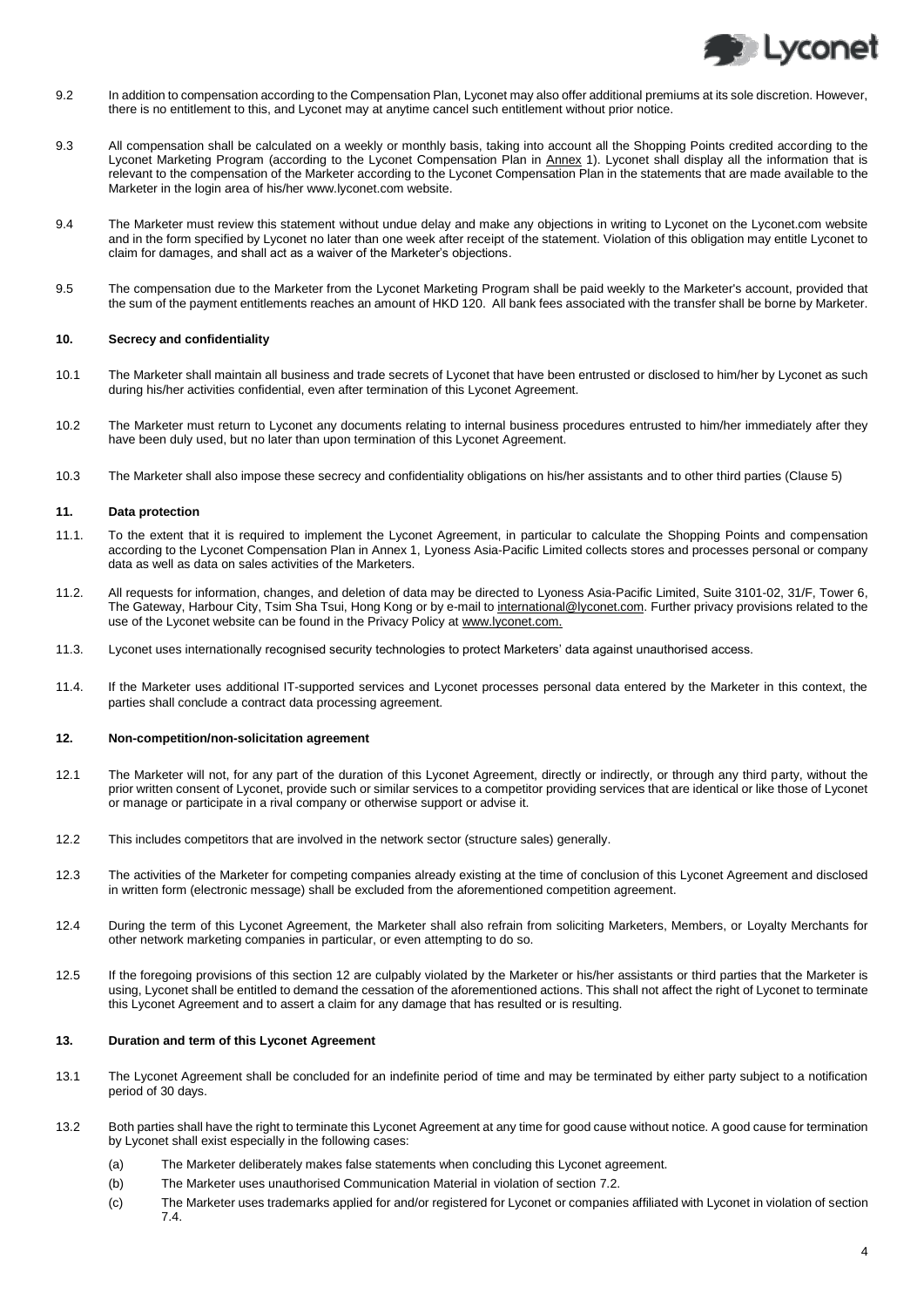

- (d) The Marketer violates the competition or non-solicitation agreement according to section 12 or violates the obligation to maintain secrecy and confidentiality according to section 10.
- (e) The Marketer more than once provides wrong advice about the Cashback World Program or the Lyconet Marketing Program. An indication of wrong advice is if an above-average number of contracts mediated by the Marketer (including Members, Marketers, or Loyalty Merchants) is contested, cancelled, or terminated at the earliest possible date by the mediated supplier.
- (f) The Marketer operates a commercial resale of vouchers of the Loyalty Merchants.
- (g) The Marketer holds events against a fee or offers services in connection with the Cashback World Program or the Lyconet Marketing Program to third parties for a fee without the prior written consent of Lyconet.
- (h) The Marketer has been convicted of an intentional criminal offence (i) committed to the detriment of Lyconet or a company affiliated with Lyconet and/or (ii) in connection with the conduct of his/her sales activities according to this Lyconet Agreement; (iii) which has a material connection with the activity of the Marketer according to this Lyconet agreement (e.g. property crimes such as fraud) or (iv) which is so serious that Lyconet can no longer be expected to cooperate further because of the destruction of the necessary basis of trust or a threat of loss of reputation.
- (i) The Marketer is more than once in arrears with the fulfilment of a contractual payment claim or a not inconsiderable part of it.
- (j) The financial situation of the Marketer deteriorates so significantly that the sustainable solvency of the Marketer is questionable based on concrete criteria.
- (k) In addition to the significant damage to the economic interests or the reputation of Lyconet or the Loyalty Merchant, in particular the breach of essential contractual obligations is considered as a good cause.
- 13.3 Any other regulation in this Agreement and every declaration of termination must be in writing in any event. Compliance with the deadline shall be determined by the date of receipt of the letter of termination.
- 13.4 Any participation in the Cashback World Program shall remain unaffected by the termination of this Lyconet Agreement.

# **14. Effects of the termination**

- 14.1 The Marketer shall retain any compensation already paid out. In addition, the Marketer shall be entitled to any compensation payments for which all conditions according to the Lyconet Compensation Plan have already been satisfied at the time of termination. The Marketer shall not be entitled to assert any further claims against Lyconet, subject to mandatory legal claims.
- 14.2 Unless otherwise agreed, payments made by the Marketer (e.g. for services or voucher orders) shall not be refunded. No expenses of the Marketer shall be refunded.

# **15. Liability**

- 15.1 Lyconet shall be liable without limitation for damages resulting from injury to life, limb, or health that are due to a deliberate or negligent breach of obligation by Lyconet.
- 15.2 For damages due to a gross negligent breach of obligations, the liability of Lyconet shall be limited to typical and foreseeable damage.
- 15.3 Other claims for damages shall be excluded, subject to the following section **Fehler! Verweisquelle konnte nicht gefunden werden.**.
- 15.4 Insofar as the liability for Lyconet is limited or excluded, the limitations or exclusions shall also apply to the personal liability of the employees, legal representatives, and vicarious agents of Lyconet.

## **16. Changes**

- 16.1 The Marketer undertakes to notify Lyconet in writing of any changes to his/her data that is essential to the contract without undue delay. This obligation applies particularly to changes in the address and bank details. Furthermore, the Marketer undertakes to notify Lyconet immediately of any payment difficulties, but especially of impending insolvency/bankruptcy or imminent over-indebtedness. If changes to the business address are not disclosed immediately, statements that Lyconet sends by post to the last known address shall nevertheless be deemed to have been received by the Marketer.
- 16.2 Individual agreements made in individual cases shall take precedence over this Lyconet Agreement. The contents of such agreements shall be governed by a written contract or written confirmation by Lyconet. No verbal agreements have been made between the parties. Moreover, Lyconet shall be entitled to send contract declarations and information required for the conclusion of the contract via SMS or e-mail to the Marketer provided that the Marketer has specified the corresponding contact data and does not object to the same.
- 16.3 Changes to this Agreement and other contractual agreements between the Marketer and Lyconet communicated in written form to the address or e-mail address indicated by the Marketer shall be deemed to be accepted by the Marketer if the Marketer does not object to their applicability within 30 days of receipt of the written notification of change. At the beginning of this time period, Lyconet shall especially point out to the Marketer that his/her consent to the communicated changes to the General Terms and Conditions shall be deemed to be given if he/she does not object in text form to their applicability within the time period established. The changes to this Agreement shall be deemed to be accepted by the Marketer only if this notice has actually been given.

## **17. Applicable law and court of jurisdiction**

17.1 This Agreement is subject to Hong Kong substantive law to the exclusion of the reference norms of international private law.